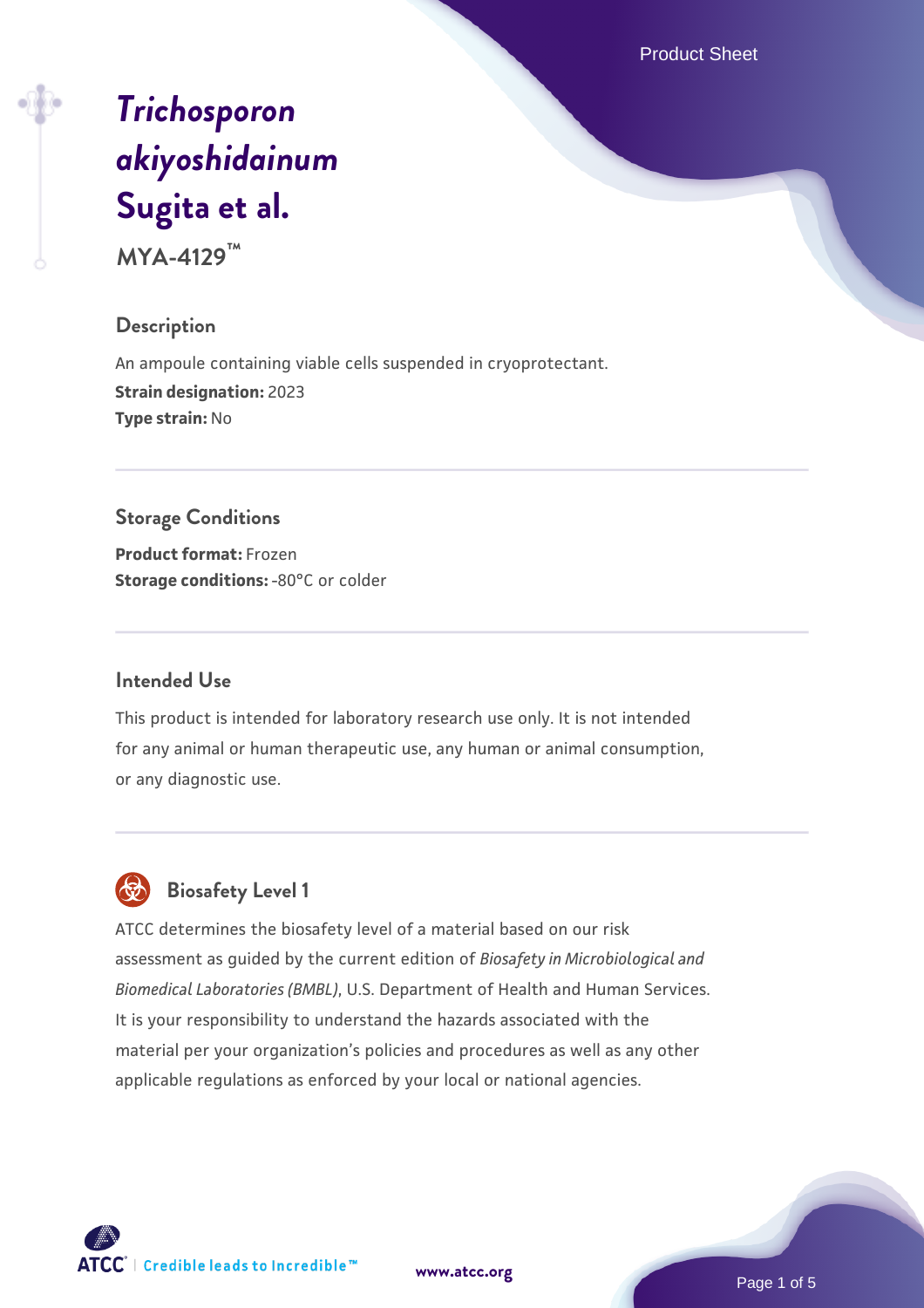ATCC highly recommends that appropriate personal protective equipment is always used when handling vials. For cultures that require storage in liquid nitrogen, it is important to note that some vials may leak when submersed in liquid nitrogen and will slowly fill with liquid nitrogen. Upon thawing, the conversion of the liquid nitrogen back to its gas phase may result in the vial exploding or blowing off its cap with dangerous force creating flying debris. Unless necessary, ATCC recommends that these cultures be stored in the vapor phase of liquid nitrogen rather than submersed in liquid nitrogen.

## **Certificate of Analysis**

For batch-specific test results, refer to the applicable certificate of analysis that can be found at www.atcc.org.

# **Growth Conditions**

**Medium:**  [ATCC Medium 200: YM agar or YM broth](https://www.atcc.org/-/media/product-assets/documents/microbial-media-formulations/2/0/0/atcc-medium-200.pdf?rev=ac40fd74dc13433a809367b0b9da30fc)

# **Handling Procedures**

**Frozen ampoules** packed in dry ice should either be thawed immediately or stored in liquid nitrogen. If liquid nitrogen storage facilities are not available, frozen ampoules may be stored at or below -70°C for approximately one week. **Do not under any circumstance store frozen ampoules at refrigerator freezer temperatures (generally -20°C)**. Storage of frozen material at this temperature will result in the death of the culture.



**[www.atcc.org](http://www.atcc.org)**

Page 2 of 5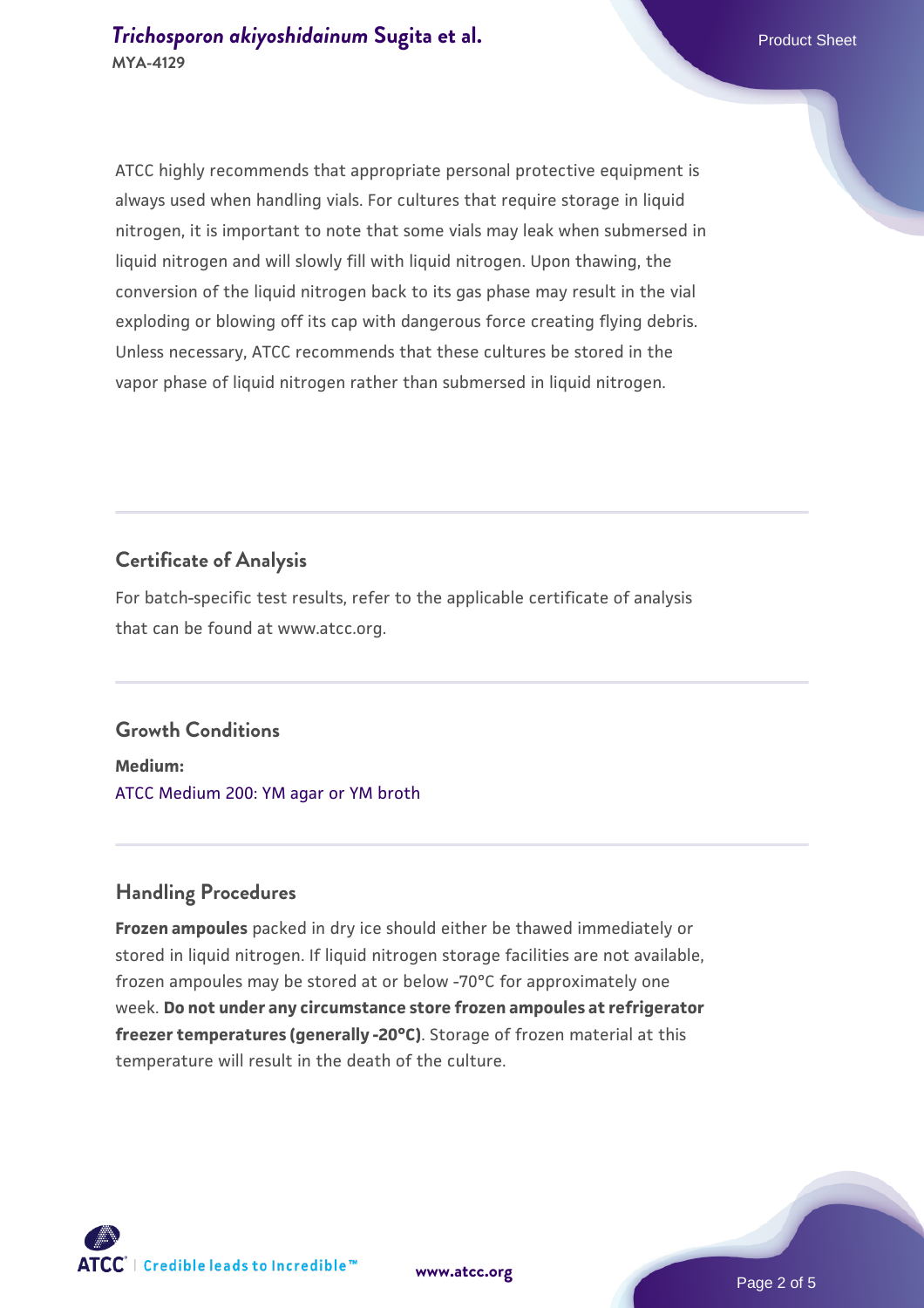# **[Trichosporon akiyoshidainum](https://www.atcc.org/products/mya-4129) [Sugita et al.](https://www.atcc.org/products/mya-4129)** Product Sheet **MYA-4129**

- 1. To thaw a frozen ampoule, place in a **25°C to 30°C** water bath, until just thawed **(approximately 5 minutes)**. Immerse the ampoule just sufficient to cover the frozen material. Do not agitate the ampoule.
- 2. Immediately after thawing, wipe down ampoule with 70% ethanol and aseptically transfer at least 50 µL (or 2-3 agar cubes) of the content onto a plate or broth with medium recommended.
- 3. Incubate the inoculum/strain at the temperature and conditions recommended.
- 4. Inspect for growth of the inoculum/strain regularly for up to 4 weeks. The time necessary for significant growth will vary from strain to strain.

# **Material Citation**

If use of this material results in a scientific publication, please cite the material in the following manner: *Trichosporon akiyoshidainum* Sugita et al. (ATCC MYA-4129)

# **References**

References and other information relating to this material are available at www.atcc.org.

#### **Warranty**

The product is provided 'AS IS' and the viability of ATCC® products is warranted for 30 days from the date of shipment, provided that the customer has stored and handled the product according to the information included on the product information sheet, website, and Certificate of Analysis. For living cultures, ATCC lists the media formulation and reagents that have been found to be effective for the product. While other unspecified media and reagents may also produce satisfactory results, a change in the ATCC and/or depositor-recommended protocols may affect the

**[www.atcc.org](http://www.atcc.org)**



Page 3 of 5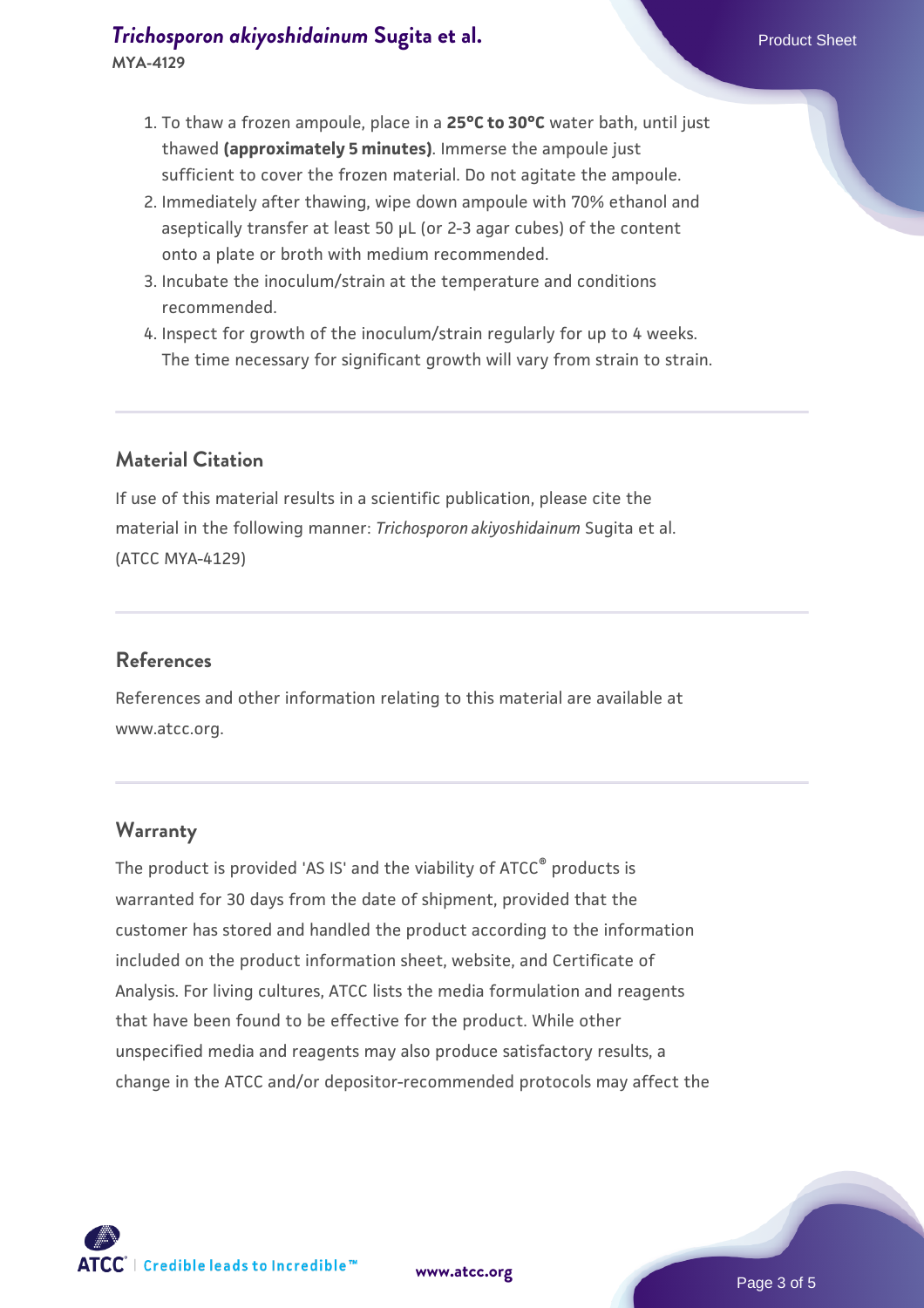# **[Trichosporon akiyoshidainum](https://www.atcc.org/products/mya-4129) [Sugita et al.](https://www.atcc.org/products/mya-4129)** Product Sheet **MYA-4129**

recovery, growth, and/or function of the product. If an alternative medium formulation or reagent is used, the ATCC warranty for viability is no longer valid. Except as expressly set forth herein, no other warranties of any kind are provided, express or implied, including, but not limited to, any implied warranties of merchantability, fitness for a particular purpose, manufacture according to cGMP standards, typicality, safety, accuracy, and/or noninfringement.

#### **Disclaimers**

This product is intended for laboratory research use only. It is not intended for any animal or human therapeutic use, any human or animal consumption, or any diagnostic use. Any proposed commercial use is prohibited without a license from ATCC.

While ATCC uses reasonable efforts to include accurate and up-to-date information on this product sheet, ATCC makes no warranties or representations as to its accuracy. Citations from scientific literature and patents are provided for informational purposes only. ATCC does not warrant that such information has been confirmed to be accurate or complete and the customer bears the sole responsibility of confirming the accuracy and completeness of any such information.

This product is sent on the condition that the customer is responsible for and assumes all risk and responsibility in connection with the receipt, handling, storage, disposal, and use of the ATCC product including without limitation taking all appropriate safety and handling precautions to minimize health or environmental risk. As a condition of receiving the material, the customer agrees that any activity undertaken with the ATCC product and any progeny or modifications will be conducted in compliance with all applicable laws, regulations, and guidelines. This product is provided 'AS IS' with no representations or warranties whatsoever except as expressly set forth herein and in no event shall ATCC, its parents, subsidiaries, directors, officers, agents, employees, assigns, successors, and affiliates be liable for indirect, special, incidental, or consequential damages of any kind in connection with





Page 4 of 5